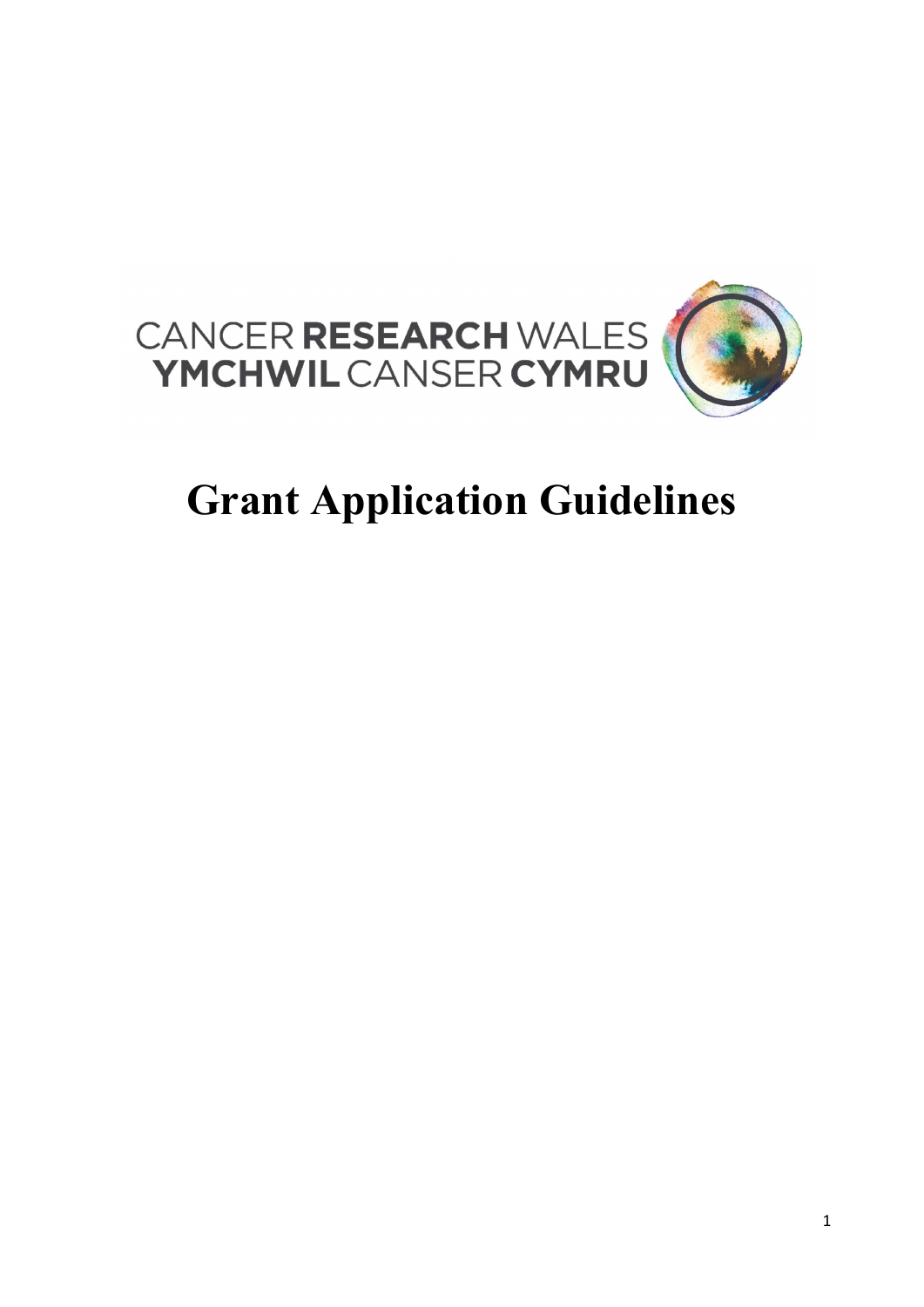# Cancer Research Wales Grant Application Guidelines

## **Background**

Cancer Research Wales was established in 1966 as the South Wales Cancer Research Council. The name was changed to Cancer Research Wales (CRW) in 1990 in order to support requests for funding of research projects across Wales, and as part of its research strategy will endeavor to so, where possible.

The charity supports laboratory and clinical cancer research in partnership with the clinical and laboratory services at Welsh Universities, NHS Hospitals and other academic cancer research institutions across Wales. CRW has provided and continues to provide considerable support for clinicians and scientists and allied health professionals wishing to undertake research.

CRW has always been keen to support early stage researchers, both basic scientists and clinicians who wish to pursue a career in cancer research, by making grants available to enable them to study a higher degree such as a PhD. The charity has also aspired to provide partnership grants with the NHS and academic institutions in Wales to help them achieve major research and development objectives.

# **Objectives**

(i) CRW aims to reduce the impact and burden of cancer on the people of Wales through the support, promotion and development of world class cancer research. For full details of the type of research that will be supported please read the Cancer Research Wales Research Strategy 2018-2023.

(2) To establish and maintain close links with other scientific and medical departments within universities and other research organisations involved in cancer research or closely related subjects, the outcome of which will potentially lead to advancing knowledge of cancer and possibly lead to new diagnostic techniques and treatment strategies for cancer.

(3) To fund high quality research using a stringent objective and transparent peer review process for all received proposals. Each proposal is thus peer reviewed by at least 3 independent specialist scientific experts based outside Wales (both within and outside the UK). The referees are also recommended to identify any ethical issues or risks to human participants that need further attention.

Applicants are not allowed to lobby CRW staff or referees involved in the peer review process. Such lobbying may lead to funding for research proposals being denied. Additional information in support of an application after the original submission date is not normally accepted. Following the peer review anonymous copies of the reviewers' assessments are provided to the applicants, together with feedback on the scientific committee's final decision based on competitive scoring derived from referee's assessments.

(4) To continue to ensure that monies raised by CRW are primarily used in research or the furtherance of support for early stage researchers to undertake cancer research training within Wales.

(5) To support appropriate cancer research proposals suitable for CRW funding concerning cancer prevention, early diagnosis and improved treatments.

(6) To note relevant research strategies of government, NHS institutions and research funding bodies operating within Wales. However, as an independent charity we cannot be bound by such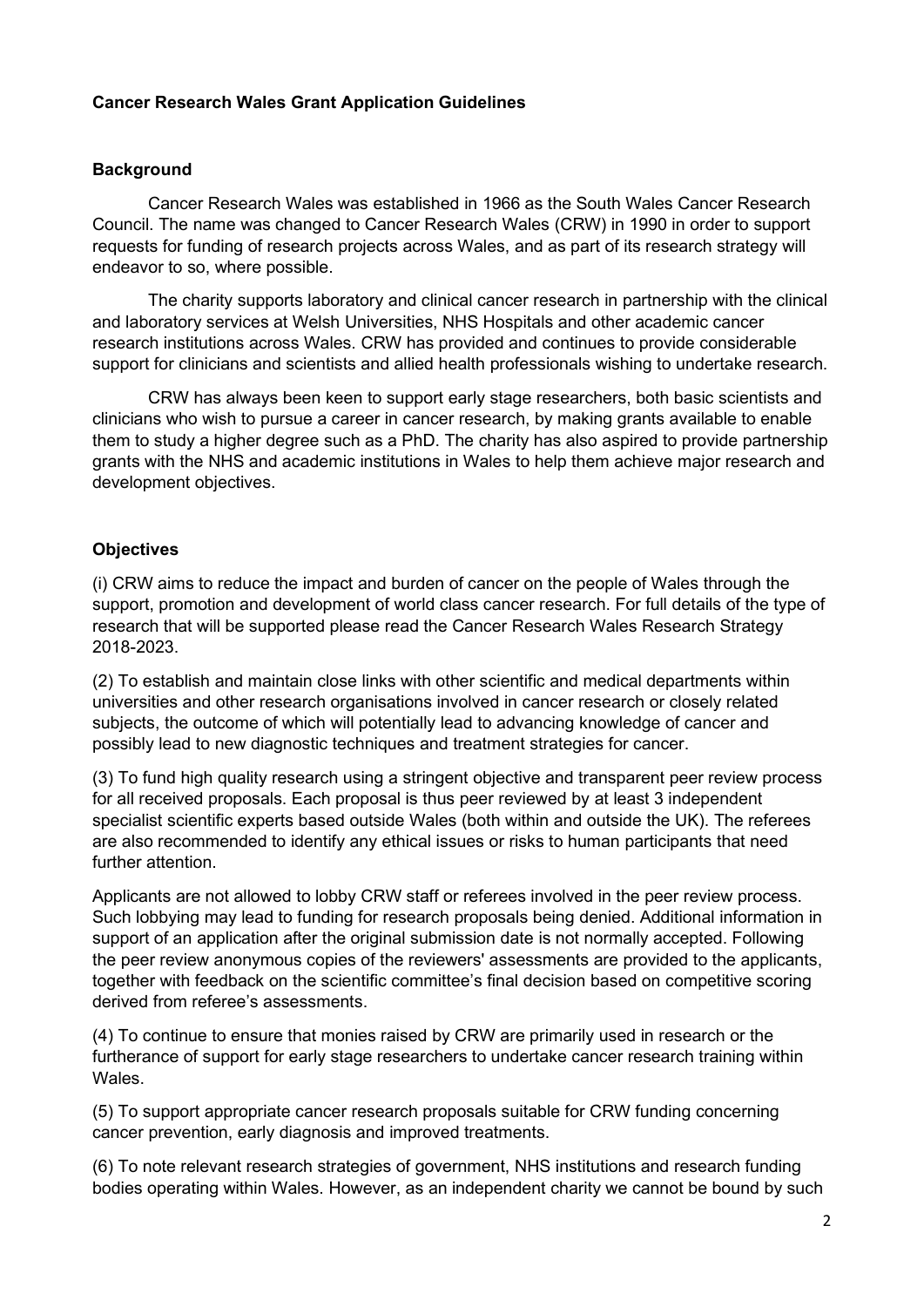strategies in determining which research proposals should be funded. Successful applications for funding of research proposals are therefore determined by fit with the current Cancer Research Wales research strategy, advice received from the independent specialist scientific peer review process, and the amount of research funds available to the charity at the time of application.

## Cancer Research Wales Scientific Committee

Dr Chris Gaffney, former consultant and radiation oncologist, Velindre Cancer Centre

Professor Chris Fegan, former consultant haematologist and head of research and development, Cardiff and Vale Health Board. Emeritus Professor, School of Medicine, Cardiff University,

Dr Steve Man, Reader in Cancer Immunology, Division of Cancer and Genetics, Cardiff School of Medicine, Cardiff University

Professor Huw Griffiths, Emeritus Professor, Medical Physics, Swansea University

Dr Heather Wilkes, General Practitioner and Head of Practice, Briton Ferry Health Centre & Clinical Lead of All Wales Rapid Diagnostic Centres

# Research Grants and the Application Process

Cancer Research Wales provides grants for cancer research which **must** be carried out in Wales. Applications from early stage scientists wishing to pursue a career in cancer research and leading to a higher degree are particularly encouraged.

## Principal investigators must hold a tenured position within a Welsh University or hold a consultancy level post within a Welsh NHS Institution. Less senior appointees may be included as co-investigators or collaborators

All applications will be subject to a rigorous external peer review by recognised experts in the particular area of research. Normally applications are only considered for potential funding when external referees rate the project as outstanding or forefront.

The Charity cannot guarantee that all applications will be funded even if a high rating is obtained. Evidence of collaboration with other research groups/institutions is considered an important criterion in favour of selection. Successful applicants will be required to provide both an annual scientific and lay progress reports and an expenditure report of the project.

The charity also requires a fully signed contract agreement on Intellectual Property Rights. The principal investigator along with the designated researcher are expected to meet once yearly with the Cancer Research Wales Scientific Communications Manager to discuss progress and research results. They may also be required to give a short presentation to the Charity Trustees and Scientific Committee on their progress at an Annual Scientific Meeting. In keeping with the ethos of the charity, successful applicants will be expected to engage and participate in fundraising events that are organised throughout the year.

# Resubmission of Grants

Resubmission of grants that have proven unsuccessful in previous rounds will only be allowed in exceptional circumstances and where the applicant has demonstrated significant alterations to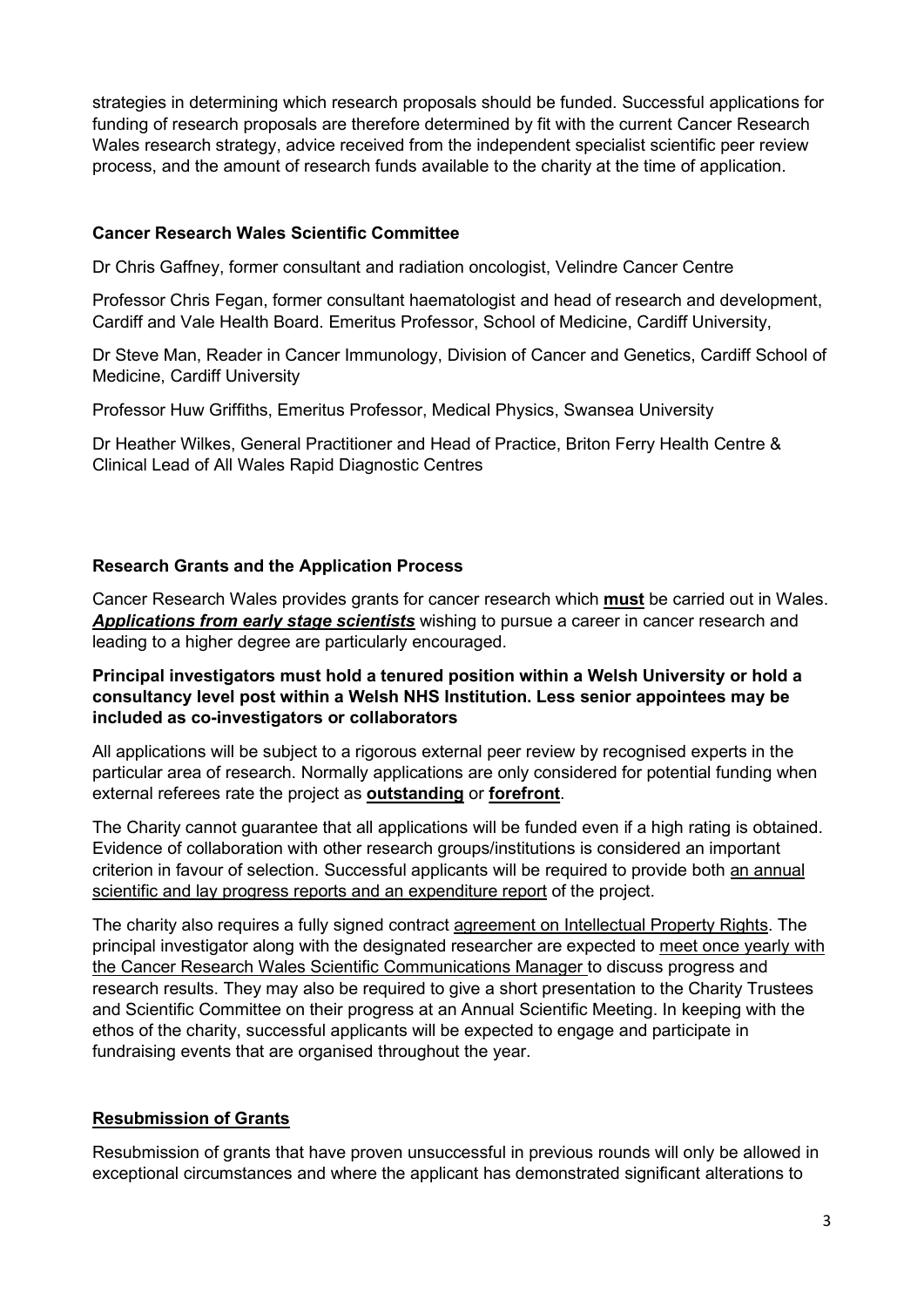the original submission. Investigators should contact the Head of Research prior to resubmission.

# No Cost Extensions

No-Cost Extensions will only be considered in exceptional circumstances

Examples of exceptional reasons for unexpected delays in funded programmes are (but not limited to)

- 1. Major equipment failures
- 2. Major laboratory/building issues
- 3. Unforeseen problems with specimen/sample/data collection
- 4. Unforeseen problems around acquiring ethical approval or permits
- 5. Unavailability of facilities intrinsic to the project

6. There is a programmatic need to continue the research with the objectives and benefits clearly defined. The charity may request a written application that can be sent for peer review.

We would not expect to see no-cost extension requests for, but not limited to, the following:

1. To use unspent funds on supplementary work, or on work not specified in the original grant as awarded.

2. To allow additional papers to be completed and submitted to conferences/journals 3. To bridge employment of key staff – keeping them employed until new (unrelated)

grants start which will continue their employment.

4. To allow linked projects to finish together.

5. To use an underspend that appears excessive to the charity.

## At all times the Charity retains the right to say no to any no-cost extension request

## Types of research grants funded are in line with other charities and are as follows:-

## PhD Studentships

PhD studentships provide support for 3 years for a defined piece of cancer research.

Grants will provide the stipend and tuition fees for the PhD trainee. They will also include support for consumables, travel costs for presentation of research data, data preservation, data sharing and dissemination costs.

All successful grants will not exceed £100,000 and must have satisfied the competitive external peer review process, and are subject to yearly review.

## CRW Clinical PhD Research Fellowships

Clinical Research Fellowships are a new initiative introduced to provide support for clinicians when supervised by an established researcher leading to the qualification of PhD. The support will be for a defined piece of cancer research to be carried out within a host Welsh University or NHS research facility. The applicant will normally be the supervisor and must be recognised by the host degree awarding institute.

The objectives of the application grant should be driven by a clear hypothesis and should represent research work of a standard of a normal PhD. Fellowship grants will provide the salary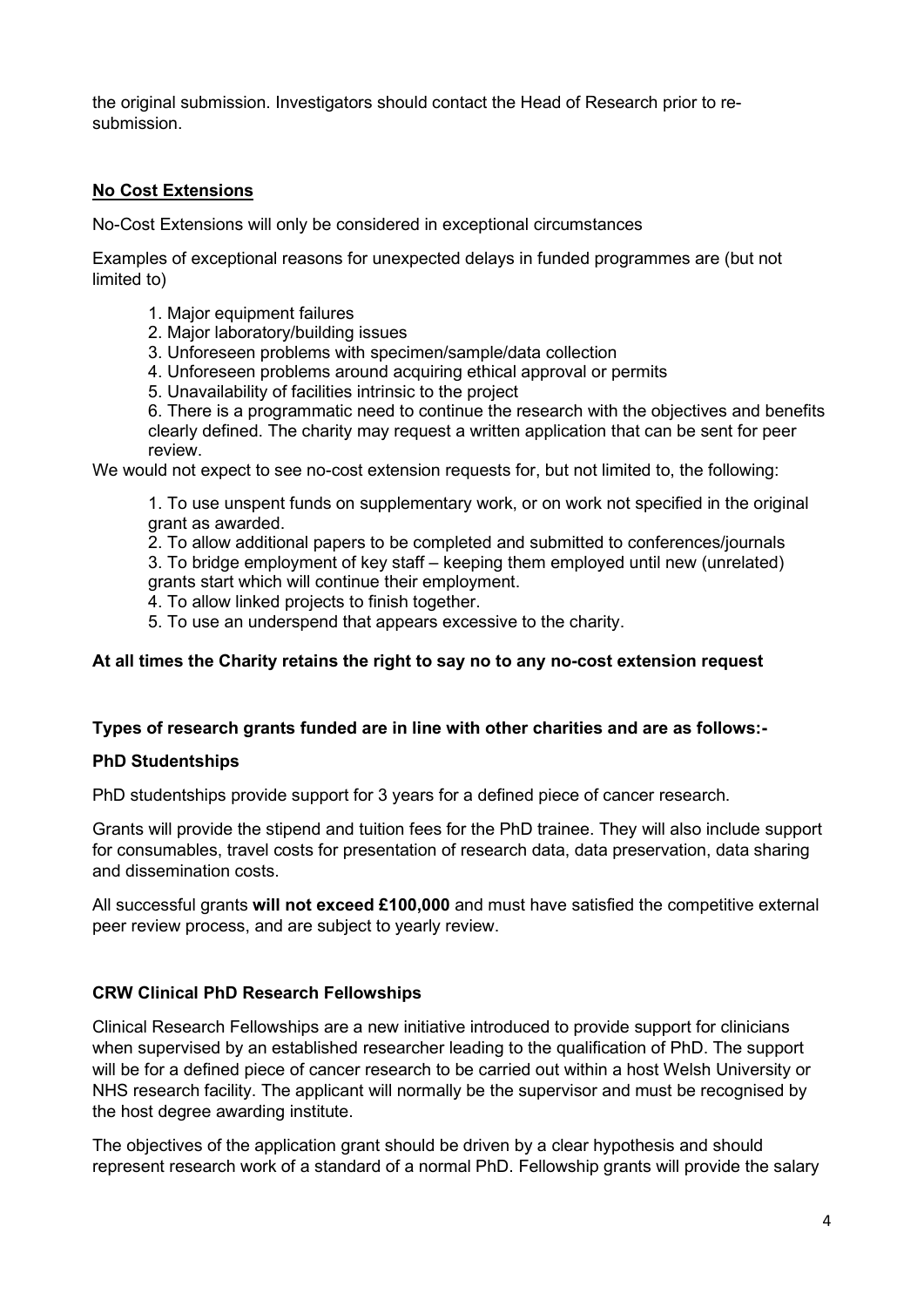of the Research Fellow, consumables, travel costs for presentation of research data, data preservation, data sharing and dissemination costs.

Successful grants will not exceed £240,000 and will have satisfied the competitive external peer review process, and are subject to yearly review.

#### Innovation Grants

These are intended to support small clinical research or pump prime scientific projects for the testing of a proof of principle hypothesis within the field of basic, translational or clinical cancer research. Successful grants will not exceed £20,000 and are anticipated to serve as forerunners for larger grant applications.

The investigator should first discuss the nature of the project with the Head of Research. The applications will be subjected to external peer review and will be allocated at the discretion of the research committee.

## Project Grants

Two types of Cancer Research Wales project grants will be made available to promote the sustainability of promising research. These grants will support the furtherance of previously funded PhD research for the duration of 1 to 3 years in order to help accelerate progress and bridge the translational gap that often exists between the bench and bedside.

#### Level 1 (Early Career Development Fellowships):

These grants will provide support for promising post-doctoral scientists to accelerate their research careers beyond their PhD studies. Successful grants will not exceed £150,000 and will have satisfied the competitive external peer review process.

#### Level 2 Project Grant:

In exceptional circumstances, a higher level of funding may be made available that has the potential to quickly bridge the translational gap and impact clinical practice. Normally, these grants will only be made available for the continuation of research previously funded by Cancer Research Wales. Successful grants will not exceed £300,000 and will have satisfied the competitive external peer review process, and are subject to yearly review.

Any investigator wishing to apply for a level 2 project grant should first discuss the nature of the project with the Head of Research.

#### Programme Grants

The Programme grant scheme may provide long-term support to a research team for broad, multidisciplinary research where the aim is to answer an interrelated set of questions. They are awarded to outstanding individuals with an established scientific track record and are generally held for five years. They are awarded following strict peer review. Successful grants will not exceed £1M. The award is initially for 3 years and subject to acceptable annual progress reports. The final 2 years funding will be subject to a satisfactory interim progress report as determined by external peer review.

Programme grants are offered periodically with details posted on the CRW website when such grants are made available.